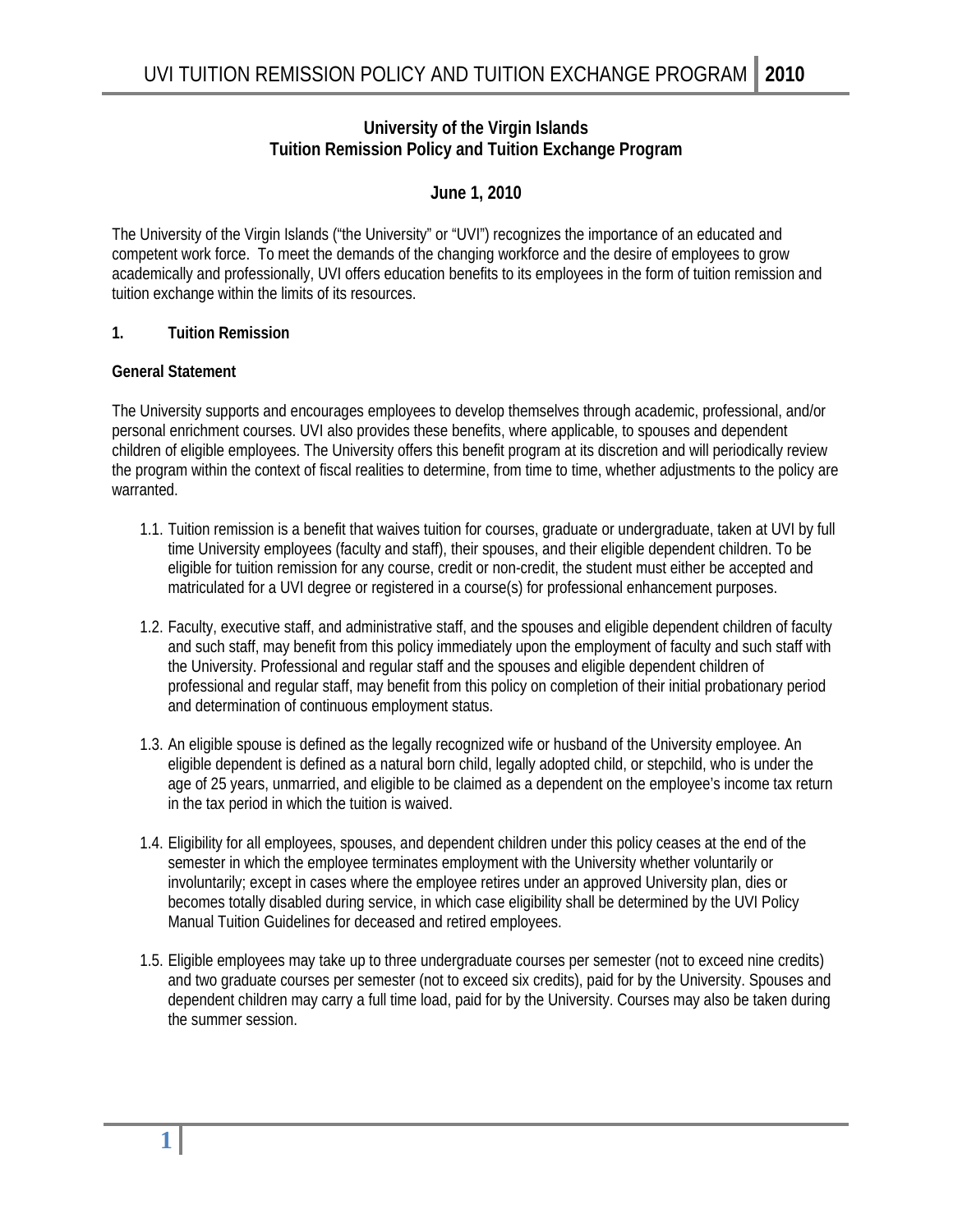- 1.6. Eligible employees should make every effort to take classes during non-working hours. However, supervisors, at their discretion and with due consideration given to flex-time, may allow employees to take no more than one course per semester or summer session during regular working hours, if the course in question is not offered at another time in that semester, if the course is required by the employee's supervisor to improve the employee's skills and/or job performance, or if the course is required for graduation in that semester and no acceptable alternative course is being taught outside of normal work hours.
- 1.7. Tuition remission shall not apply to application/registration and other fees, room and board charges, textbooks and supplies, or any other cost of instruction or associated fees.
- 1.8. Eligible University employees, their spouses and dependents, as applicable, should register for courses through normal registration channels; provided however, that they must register on the last date established for registration without penalty.
- 1.9. Eligible employees must verify eligibility of spouses and dependent children by providing certified copies of marriage certificate, birth or adoption certificate, and Federal income tax form listing the child as a dependent or proof of legal guardianship, as applicable, to the Human Resources Department. Employees are required to report any changes in eligibility status of spouses or dependents to the Human Resources Office within thirty (30) days of such change.
- 1.10. If a course becomes oversubscribed, preference will be given to paying students. Similarly if a course becomes undersubscribed, it shall be within the sole discretion of the University to cancel the course for that particular semester or summer session. Beneficiaries under this policy shall not be counted in determining if class size is sufficient for a course to be offered.
- 1.11. Eligible employees who are on approved leave (but not for disciplinary purposes and up to a maximum of two years) without pay may complete the semester in which they are currently enrolled. Spouses and eligible dependents may continue to take courses during this period unless otherwise prohibited by the University. The employee, with permission from the supervisor may also continue to take courses while on leave.
- 1.12. To maintain eligibility, an employee, their spouse, and their dependent children must comply with all of the applicable provisions of this policy and maintain good academic standing as defined by the University's catalog. Students who are not in good academic standing will not be eligible to receive tuition remission until they regain good academic standing. Tuition remission will not be extended to employees, their spouses, or eligible dependents for enrollment in any course(s) previously failed.
- 1.13. An eligible spouse or dependent must complete a degree course of study within eight (8) years for a Bachelors degree and five (5) years for a Masters degree from the first date of enrollment in the specified degree program. Courses otherwise deemed for professional enhancement purposes may be taken for as long as the eligible employee remains within the employ of the University.
- may be grounds for termination. 1.14. By participating in this program, the employee, spouse and dependent children agree to abide by the provisions of this policy. In the event the information in the application is misrepresented, the employee will be responsible for refunding the full tuition awarded under this policy to the University and misrepresentation